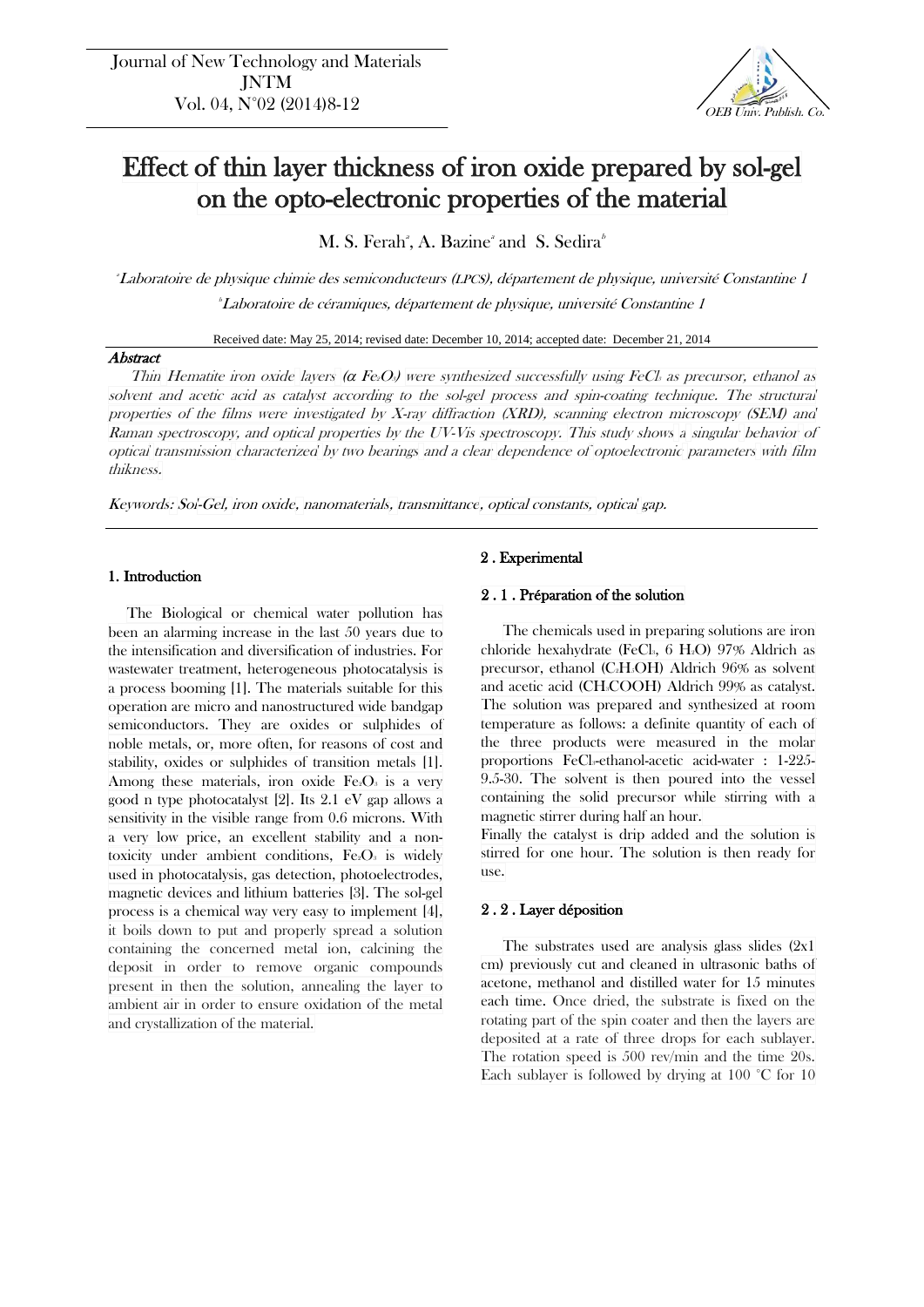min in a muffle furnace and, finally, the layer is annealed at 500 °C in the same oven for 1 hour. We fabricated four layers each having a different number of sublayers (table 1).

| Layer           | Nb sublayers |
|-----------------|--------------|
| 6F1             |              |
| 6F <sub>2</sub> |              |
| 6F3             |              |
| 6F.5            |              |

Table 1 : Number of sublayers in each sample.

#### 2 . 3 . Analysis techniques

The morphology of the layers was analyzed by scanning electron microscopy (SEM) on a device of the type "JEOL JSM 7001F FEG SEM" with an acceleration voltage of 5-15 kV. The crystal structure was characterized by X-ray diffraction (XRD) on the diffractometer "D8 Advance AXS Brunker" in shaving mode with monochromatic radiation  $CuK_{\alpha 1}$  ( $\lambda$  = 1,54056 Å). The characterization of the phases was made by Raman spectroscopy with the spectrometer "Bruker SENTERRA" in the range 0 to 4000 cm<sup>-1</sup>. Finally, thikness and optical properties of the layers were evaluated by study of the transmission spectra in the wavelength range of UV-Visible (200-800 nm), with a double beam spectrophotometer "JASCO V670

#### 3 . Résults and discussion

## 3 . 1 . Morphology

Figure 1 shows the microstructure of the surface layers Fe<sub>2</sub>O<sub>3</sub>.

At low magnification (x 1000), the micrograph (1a) shows an inhomogeneous deposition covering some areas and leaving others completely naked. At high magnification (x 8000) micrograph (1b) shows a structure of grain sizes of up to 200 nm.



Figure 1 : SEM micrographs of  $Fe<sub>2</sub>O<sub>3</sub>$  layers.

## 3 . 2 . Structural properties



Diffraction angle  $2\theta$  (degrees)

Figure 2 : XRD diffraction spectrum layers XRD measurements of the four layers provide substantially the same record (figure 2). It consists of a single peak at  $2\theta = 31.703^\circ$ . The nearest peak on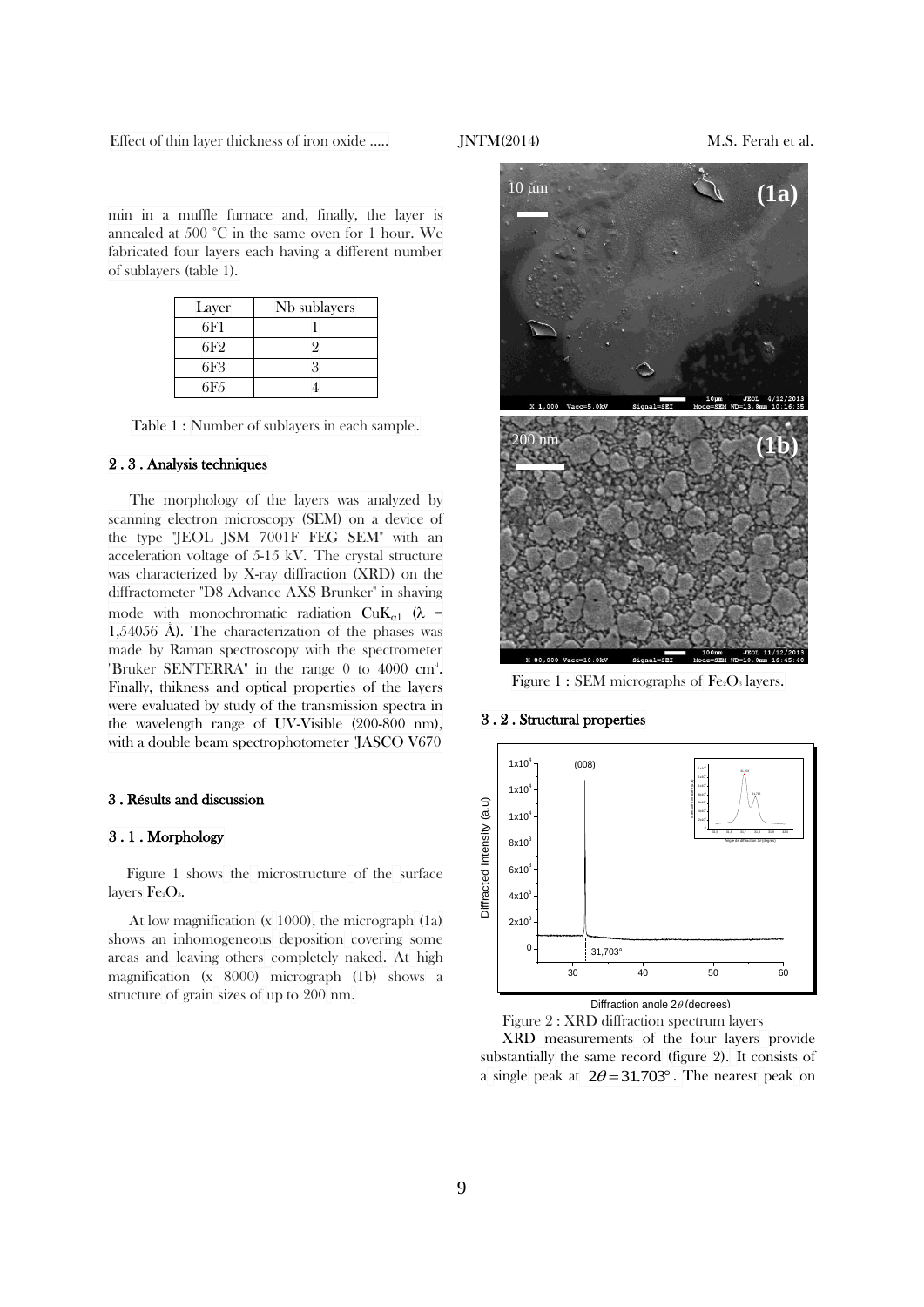the ASTM specifications is located at  $2\theta = 31.719^{\circ}$ and corresponds to (008) plane of Hematite phase ( $\alpha$ - $Fe<sub>2</sub>O<sub>3</sub>$ . We therefore conclude that our material is mainly the Hematite phase  $(\alpha$ -Fe<sub>2</sub>O<sub>3</sub>) of iron oxide. As for the exclusive presence of a single peak, this would mean a preferential growth along the axis perpendicular to this plane [5].

The development of this peak revealed a doublet : 31.703 ° and 31.786 °. Assuming the two peaks from the same plane, the application of the Bragg law  $n\lambda = 2d \sin \theta$  gives for the second peak :  $\lambda' = 1.5445$ Å corresponding to  $CuK_{\alpha2}$  line of X-ray generator.

In addition, the spectrum also allows us to estimate the average grain size  $D$  from the empirical Scherrer law [5] :

$$
D = \frac{0.9\lambda}{\Delta\theta \cdot \cos\theta} \tag{1}
$$

Where  $\lambda$  and  $\theta$  are respectively the wavelength and the diffraction angle of the largest peak and  $\Delta\theta$  the half-height width of this peak. The evaluation of these quantities on the diffraction pattern of Figure 2 gives :  $D = 170$  nm.

### 3 . 3 . Raman Spectroscopy



Figure  $3:$  Raman spectra of Fe<sub>2</sub>O<sub>3</sub> layers

Figure 3 shows the typical Raman spectrum of Fe2O<sup>3</sup> layers. The peaks 220; 287.5; 404.5; 496 and 1310 cm<sup>4</sup> belongs to Hematite phase [8] but are offset

5 to 7 cm -1 because the variation of the crystallinity and the grain size, as explains Alian et al. [6].

## 3 . 4 . UV-Visible spectroscopy

In figure 4 are shown the four optical transmission spectra of  $Fe<sub>2</sub>O<sub>3</sub>$  layers. These spectra show a singular appearance composed of three common areas of high absorption in the UV range of 200-300 nm, low absorption in the visible range of 600-800 nm and average absorption between the two areas with a remarkable level of low absorption between 300 and 400 nm.



Figure  $4:$  Transmittance of Fe<sub>2</sub>O<sub>3</sub> layers.

The transmittance of thin films obeys to the law [7]:

$$
T = \frac{Ax}{B + Cx + Dx^2} \tag{2}
$$

where: 
$$
A = 16s(n^2 + k^2)
$$
  
\n $B = [(n+1)^2 + k^2][(n+s)^2 + k^2]$   
\n $C = 2[-(n^2 - 1 + k^2)(n^2 - s^2 + k^2) + 4k^2s]$ .cos $\varphi$   
\n $-4k[s(n^2 - 1 + k^2) + (n^2 - s^2 + k^2)] \cdot \sin \varphi$   
\n $D = [(n-1)^2 + k^2][(n-s)^2 + k^2]$   
\n $\varphi = 4\pi nd/\lambda$ ;  $x = \exp(-\alpha d)$   
\n*k*: Extinction index layer.  
\n*n*: Refractive index cluster.  
\n*s*: Refractive index substrate (*s* = 1.52).  
\n*\lambda*: Wavelength.  
\n*d*: Layer thickness.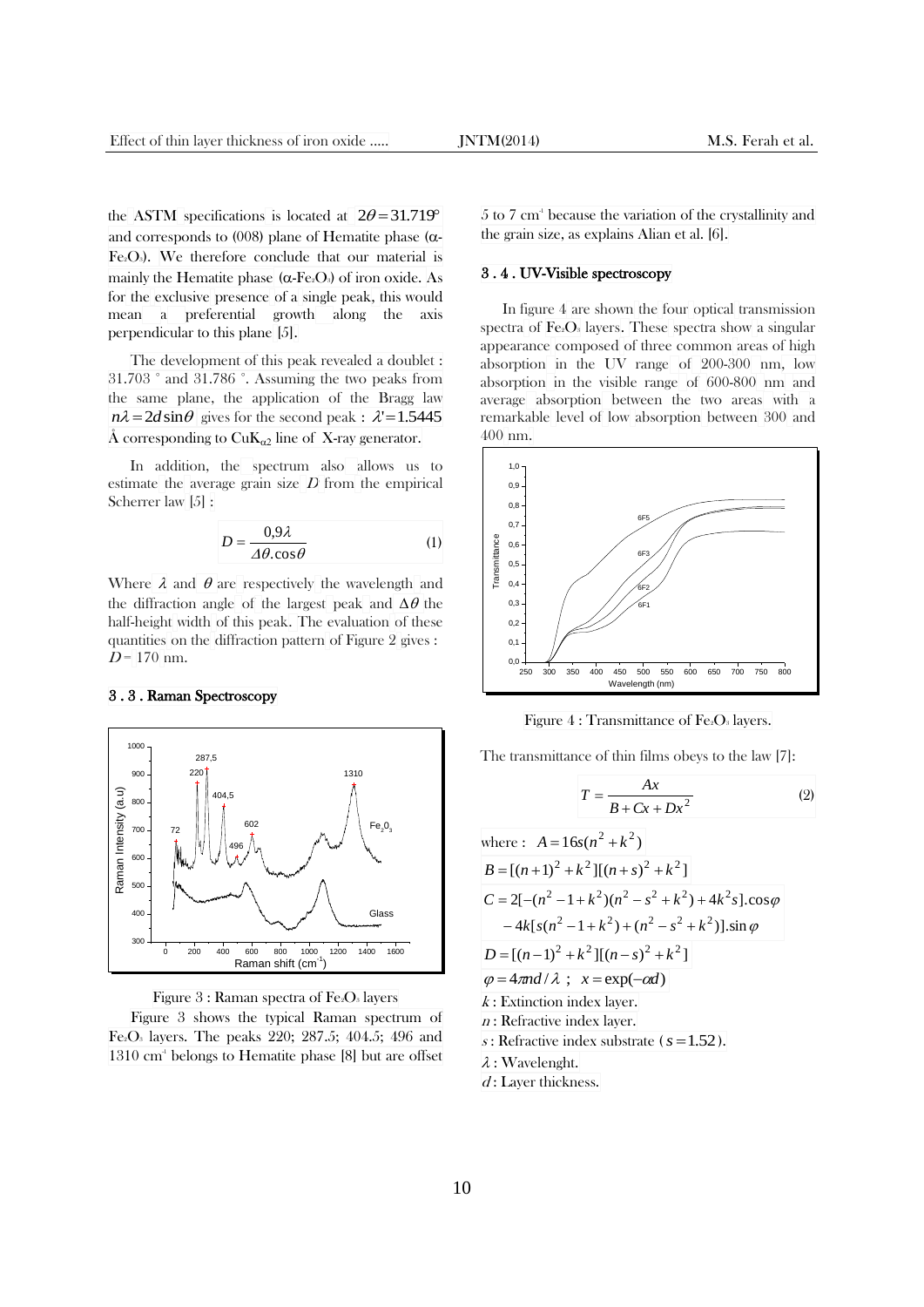The fit of this relationship was used to estimate the layer thicknesses and optical constants. Figure 5 shows the thicknesses depending on the number of sublayers deposited with an average of 374.5 nm in a sublayer.



Figure  $5:$  Thikness of Fe<sub>2</sub>O<sub>3</sub> layers.



Figure  $6$ : Refractive index of Fe<sub>2</sub>O<sub>3</sub> layers.

Figure 6 shows the variation of the refractive index as a function of wavelength. This variation shows a common appearance with very high values in the UV region of strong absorption decreases greatly in the visible range of approaching the value of 1.74 for the thickest layer.

Figure 7 shows the variation of the extinction index as a function of the wavelength. This quantity decreases rapidly from a high value in the UV to nearconstant value of 0.03 in the visible.



Figure 7 : Extinction index of Fe<sub>2</sub>O<sub>3</sub> layers.

From this quantity we estimated the absorption coefficient  $\alpha$  in accordance with the relationship law [7]:

$$
\alpha = \frac{4\pi k}{\lambda} \tag{3}
$$

where  $\lambda$  is the wavelength of the incident photons.

In the region of strong absorption, this coefficient <sup>5</sup> is connected to the energy of the incident photons by the Tauc relation [8] :

$$
(\alpha h \nu)^m = K(h \nu - Eg) \tag{4}
$$

where  $Eg$  is the optical gap,  $K$  a constant independent of energy, and  $m$  a constant describing the transition mode gap, direct  $(m = 2)$  or indirect  $(m = 1/2)$ . In practice, this law is linear over a large area of the region of strong absorption and becomes curve to approach the optimal absorption. The gap is deduced by extrapolating the linear portion to the point  $\alpha = 0$ .

In our case, the indirect mode seems more probable because of the gap values deduced. Indeed, in the region of low energies we meet the energy gap of the different layers (Figure 8) and note significant differences ranging from 1.19 eV for the 6F1 layer (390 nm) to 1.76 eV for the 6F3 layer (850 nm).